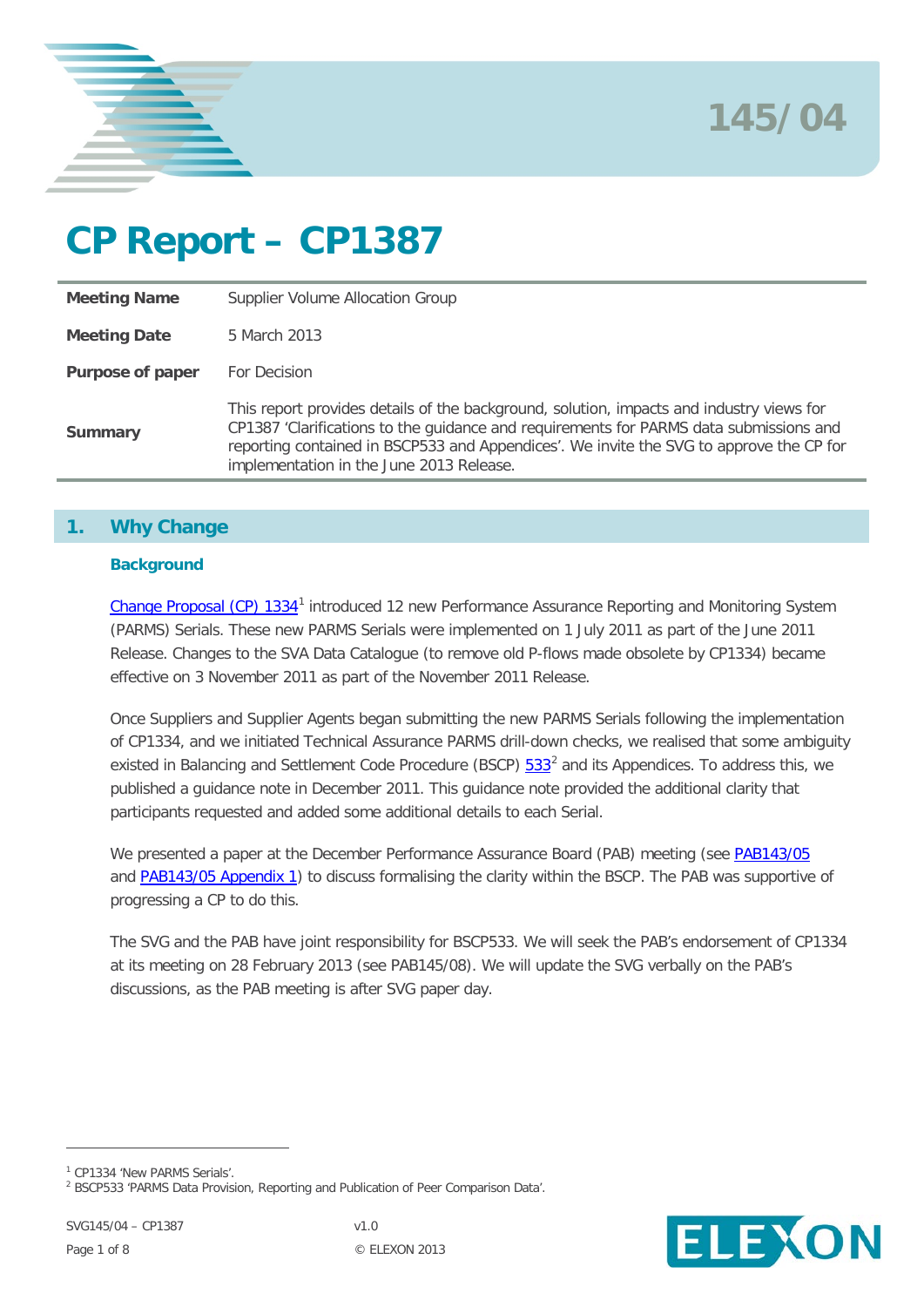# **145/04**



# **What is the Issue?**

It is our view that those that have not implemented CP1344, as clarified in the PARMS guidance, are noncompliant because they will have interpreted BSCP533 and its Appendices incorrectly. However, due to the ambiguity of the BSCP and its Appendices, it is difficult to enforce this without incorporating the clarity from the PARMS guidance into BSCP533 and its Appendices.

Although many PARMS data providers have been submitting Serials in line with the guidance, there is a risk that data providers incorrectly interpret the requirements of BSCP533 and its Appendices. This would lead to inconsistent reporting between Parties such that ELEXON and the PAB are not able to monitor performance as effectively, and may make decisions based on inaccurate PARMS data.

We have also taken the opportunity to correct some minor housekeeping errors.

We raised [CP1387 'Clarifications to BSCP533 and Appendices'](http://www.elexon.co.uk/change-proposal/cp1387/) on 28 December 2012 to formally incorporate the details of the guidance note, and other areas on which we had received feedback, into the BSCP.

# **2. Solution**

# **Changes**

CP1387 proposes changes to BSCP533, BSCP533 'Appendix A: PARMS Data Provider File Formats' and BSCP533 'Appendix B: PARMS Calculation Guidelines'.

These changes include:

BSCP533 / BSCP533 Forms (see redlining in Attachment A)

- Add all Supplier Agent roles to BSCP Form F5[3](#page-0-0)3/01<sup>3</sup> to clarify the roles in which the participant operates;
- Add an option to F533/01 to state whether this contact replaces an existing one;
- Add a section to F533/06<sup>[4](#page-1-0)</sup> for the Supplier to indicate if it is Half-Hourly, Non Half-Hourly or both; and
- Add an option to F533/06 to state whether this contact replaces an existing one.



<span id="page-1-1"></span><sup>3</sup> F533/01 'Data Provision Authorisation Form'.

<span id="page-1-0"></span><sup>4</sup> F533/06 'Peer Comparison Contact Authorisation Form'.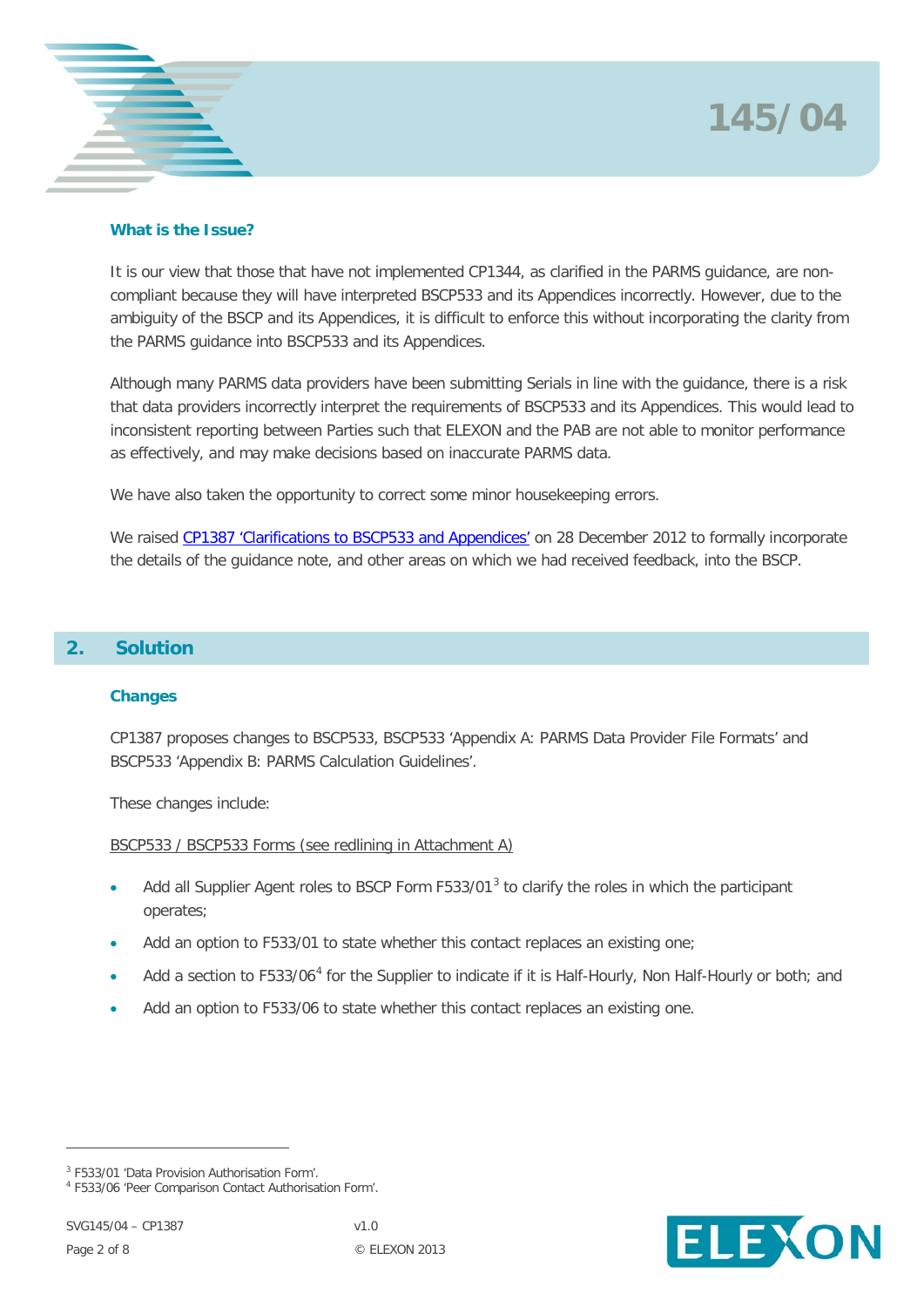# **145/04**



# BSCP533 Appendix A (see redlining in Attachment B)

- Remove a reference to "t-1" reporting periods as these no longer exist and can cause confusion;
- Clarify the situation with submissions where a Supplier Agent is appointed, but no activity has occurred that month against a particular Serial;
- Correct the title of "DPI" files:
- Correct the File Type of  $HM12^5$  $HM12^5$ , where a 0 has been missed; and
- Housekeeping changes remove the now empty sections 5.23 to 5.32.

# BSCP533 Appendix B (see redlining in Attachment C)

- Clarify in the introduction which Serials could include the unknown GSP Group (\_U) in submissions;
- Add a line to the SP04<sup>[6](#page-2-0)</sup> section to clarify that, if there are no qualifying Meters within a GSP Group, a submission must still be made but with zero values;
- For each Serial, explicitly state how new connections and de-energised sites should be reported, and against which Standards;
- Clarify where Unmetered Supplies (UMS) should be included in the reporting;
- Provide a better description of what should be considered 'Duplicate' flows and how they should be reported;
- For SP12<sup>[7](#page-2-1)</sup> and SP13<sup>[8](#page-2-2)</sup>, explain how the D0148<sup>[9](#page-2-3)</sup> flow can be used to identify that a new agent has been appointed;
- For HM12 and NM12<sup>[10](#page-2-4)</sup>, clarify that on a Change of Measurement Class event the instance should not be included in reporting against Standards 2 to 7, as the "old" MTDs will not be used by the new agent;
- Add a paragraph to HM14<sup>[11](#page-2-5)</sup> to note that this Serial should capture all D0002<sup>[12](#page-2-6)</sup> flows, regardless of whether they directly relate to a  $D0001^{13}$  $D0001^{13}$  $D0001^{13}$ ; and
- Include further emphasis for the Serials which report only on a change of agent activity (rather than a change of Meter event).

 $\overline{a}$ 

<span id="page-2-3"></span><sup>9</sup> D0148 'Notification of Change to Other Parties'.



<sup>5</sup> HM12 'Missing HH MTDs'.

<span id="page-2-0"></span><sup>6</sup> SP04 'Installation of HH Metering'.

<span id="page-2-1"></span><sup>7</sup> SP12 'Timely Notification of Changes of the Data Aggregator via D0148'.

<span id="page-2-2"></span><sup>8</sup> SP13 'Timely Notification of Changes of the Meter Operator Agent via D0148'.

<span id="page-2-4"></span><sup>10</sup> NM12 'Missing NHH MTDs.

<span id="page-2-8"></span><span id="page-2-5"></span><sup>11</sup> HM14 'Timely HH Meter Investigation Requests'.

<span id="page-2-6"></span><sup>&</sup>lt;sup>12</sup> D0002 'Fault Resolution Report or Request for Decision on Further Action'.

<span id="page-2-7"></span><sup>&</sup>lt;sup>13</sup> D0001 'Request Metering System Investigation'.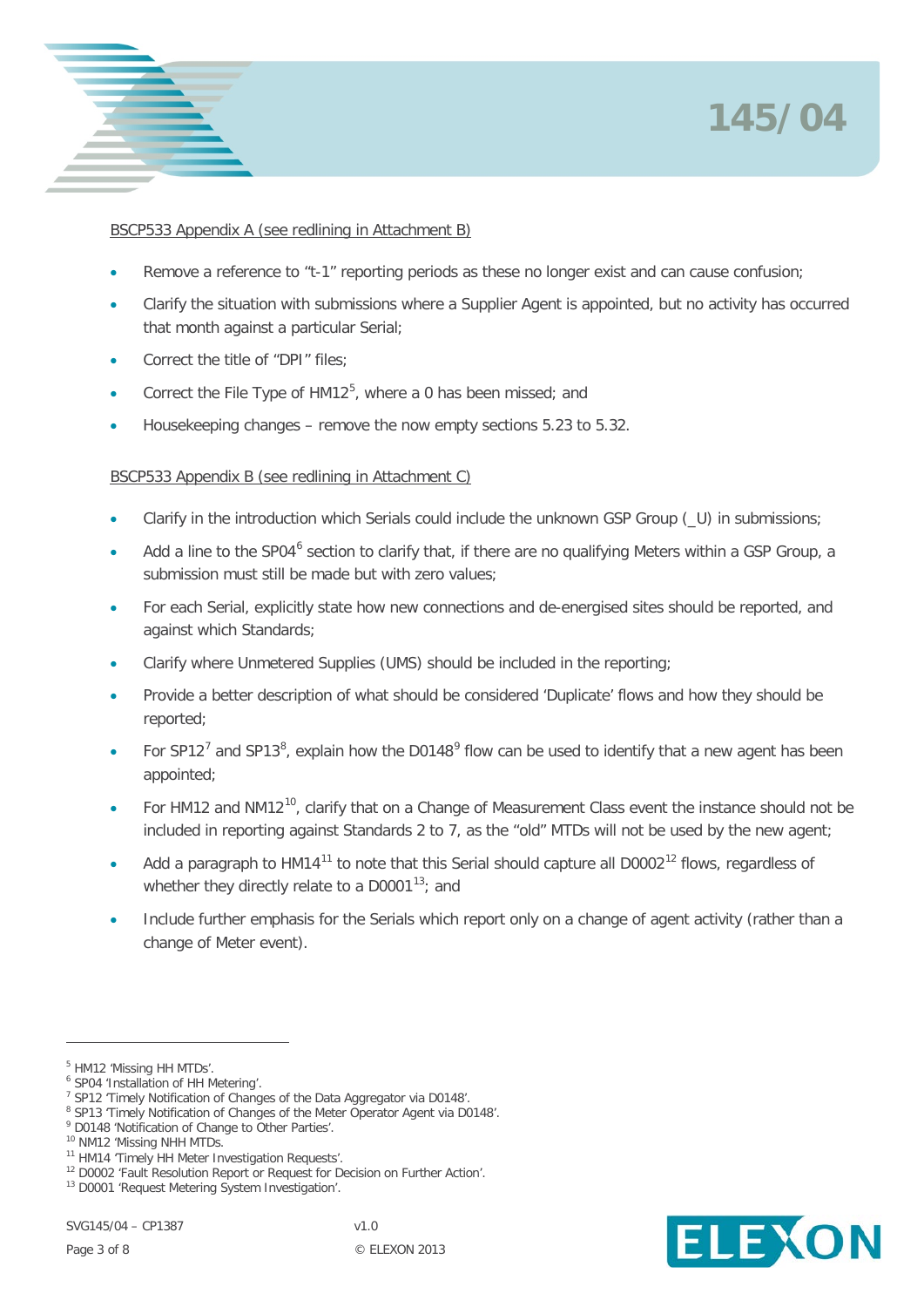



### System Changes

This CP will not require any changes to PARMS or other BSC Systems. The CP may highlight to some participants that they have incorrectly interpreted the requirements, and in such cases will result in PARMS data providers needing to amend their systems.

## **Intended Benefits**

Implementing this CP will provide clarity. It will also ensure that ELEXON and the PAB can effectively use the PARMS data for measuring the performance of Suppliers and Supplier Agents, thereby taking appropriate decisions and actions based on the data.

# **3. Impacts and Costs**

## **Central Impacts and Costs**

The ELEXON implementation costs for CP1377 equate to £240 (1 man day of effort).

# **Party Impacts and Costs**

| <b>Party Impacts</b>                    |                                                                                                                                                |  |  |  |
|-----------------------------------------|------------------------------------------------------------------------------------------------------------------------------------------------|--|--|--|
| <b>Party Type</b>                       | <b>Impacts &amp; Costs</b>                                                                                                                     |  |  |  |
| Half Hourly Meter Operator Agent        | Up to approx. £250k if system changes and<br>changes to operational processes/training are<br>needed.<br>Minimal costs if already implemented. |  |  |  |
| Non Half Hourly Meter Operator<br>Agent |                                                                                                                                                |  |  |  |
| Half Hourly Data Collector              |                                                                                                                                                |  |  |  |
| Non Half Hourly Data Collector          |                                                                                                                                                |  |  |  |
| Supplier                                |                                                                                                                                                |  |  |  |
| <b>LDSO</b>                             | No impact or costs                                                                                                                             |  |  |  |

The Suppliers and Supplier Agents that are not already reporting in line with the guidance have indicated that they will need to make system changes and have some operational processes/training costs to implement CP1387. These changes are likely to be significant, with one respondent providing an implementation cost of approximately £250k.

Those that have already implemented the PARMS guidance may have minor changes to operational processes/training.

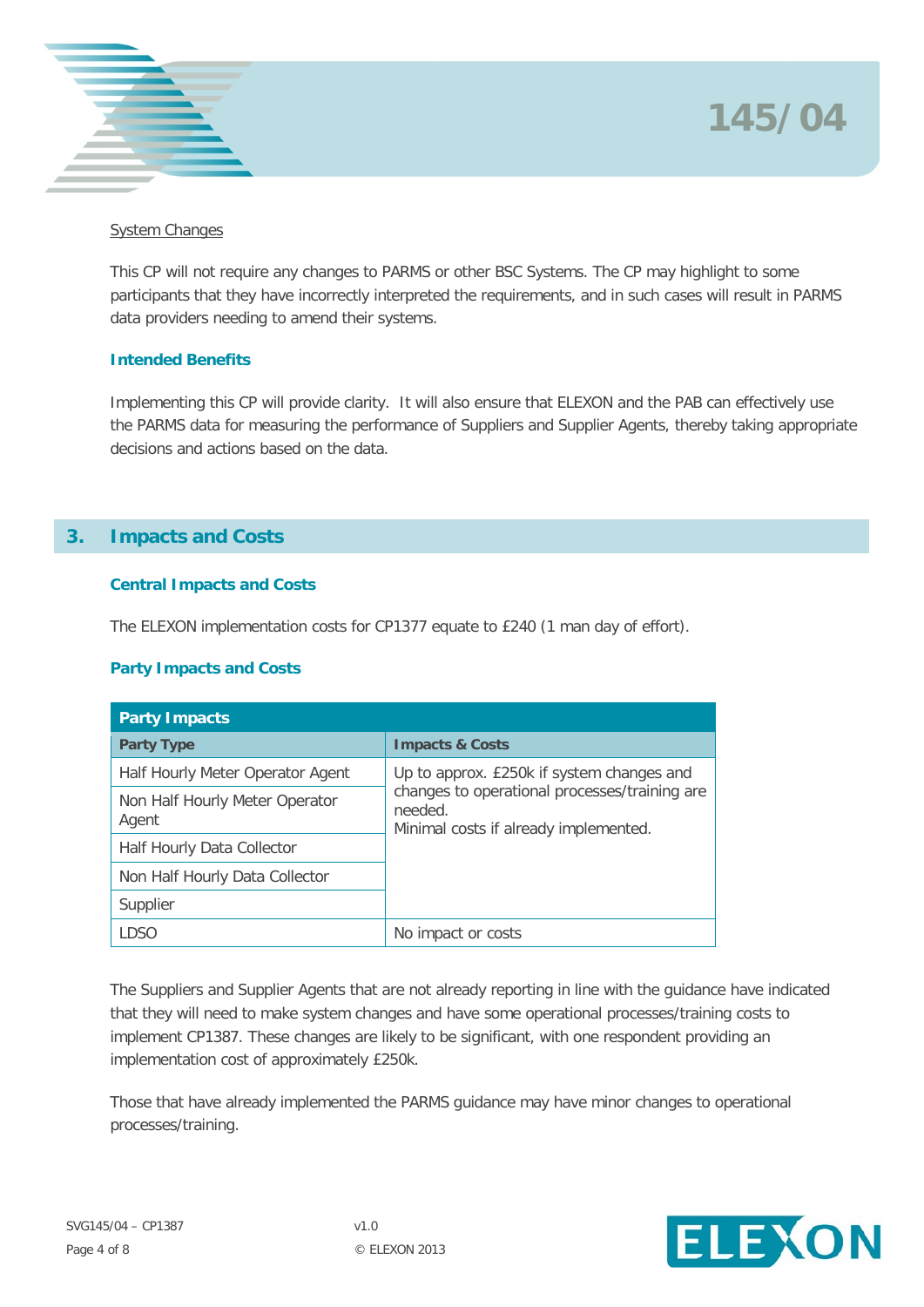

# **4. Implementation Approach**

CP1387 is targeted for implementation on 27 June 2013 as part of the June 2013 Release.

RWE npower's response to the Participant Impact Assessment indicated that a longer period of a year is required to implement the CP, so that any new potential changes to PARMS which may be needed for smart metering (e.g. the proposed changes for CP1388<sup>[14](#page-2-8)</sup>) can be made in a single update. CP1388 is seeking to implement new Meter Technical Details (MTD) dataflows for smart metering, and CPs 1387 and 1388 are both being considered by the SVG at its 5 March meeting.<sup>[15](#page-4-0)</sup>

The PAB has yet to determine to what extent it wishes to fine-tune the existing Performance Assurance Techniques (PATs) to address any Settlement Risks associated with the implementation of smart metering. Although CP1388 will impact PARMS reporting, it is unknown what changes to PARMS (if any) will be progressed and when. For example, the PAB may decide that it does not need to measure missing smart MTDs. But if it decides that it does, it might decide to either:

- Include smart MTDs in PARMS Serial NM12<sup>[16](#page-4-1)</sup>, which would require a change to that Serial; or
- Develop a separate Serial specifically for measuring missing smart MTDs.

Delaying the implementation of CP1387 until either the February or June 2014 Releases will affect the accuracy of reporting against the existing Serials for those that have yet to implement the guidance. As such, we do not believe it prudent to delay CP1387 and recommend implementing it on the 27 June 2013 as part of the June 2013 Release.

# **5. PAB's Initial Views**

At its December 2012 meeting, the PAB was supportive of the CP. The PAB noted that there was no impact on the reporting of the PARMS Serials, if participants' submissions are accurately reflecting the PARMS guidance note. The PAB provided some comments on the CP, which we incorporated.

We will present the PAB's view from its February 2013 meeting at the 5 March SVG meeting.



<span id="page-4-2"></span><sup>14</sup> CP1388 'Meter Technical Details for Smart Meters'

<span id="page-4-0"></span><sup>&</sup>lt;sup>15</sup> See SVG paper 145/05.

<span id="page-4-1"></span><sup>16</sup> NM12 'Missing NHH MTDs'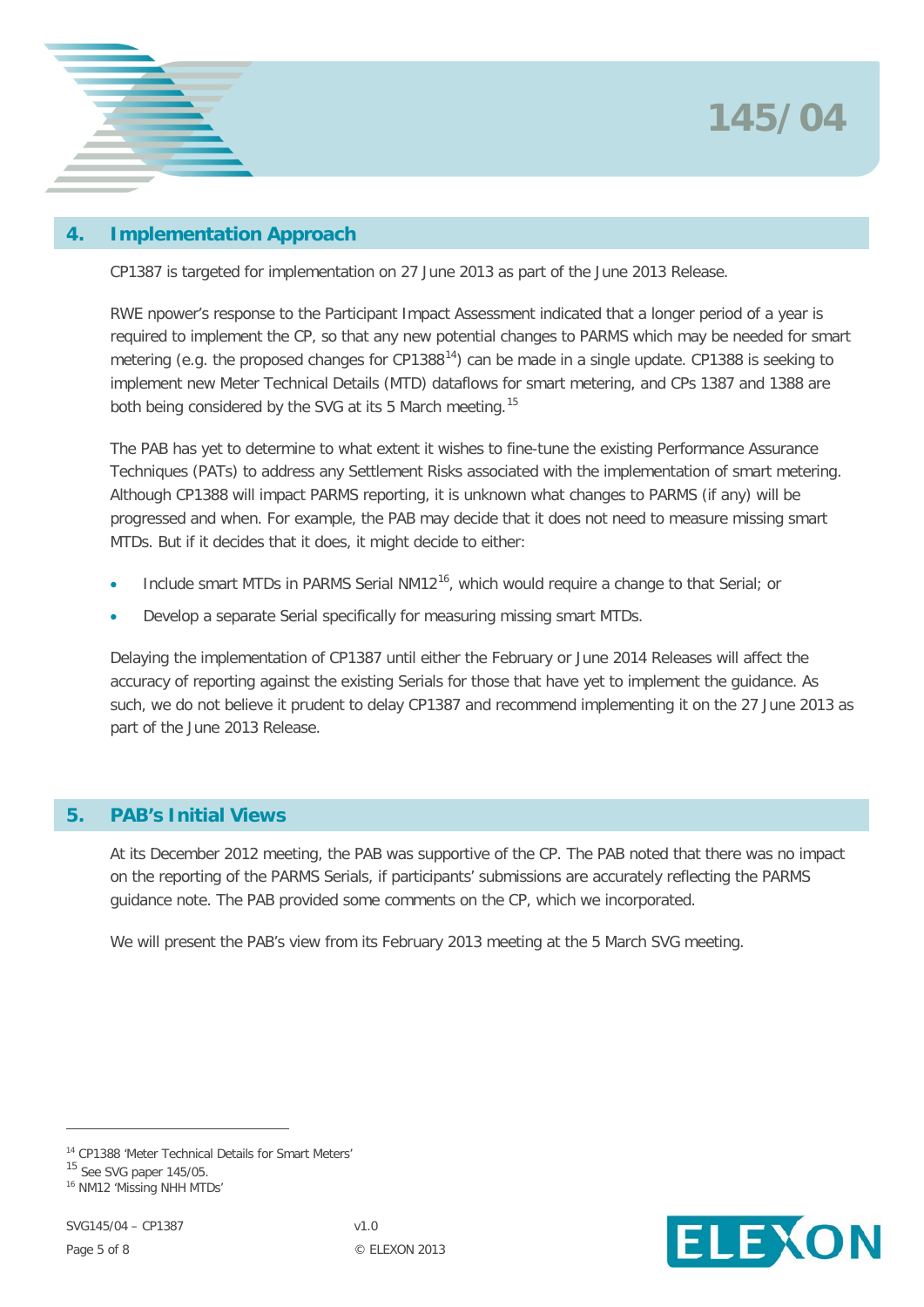



# **6. Industry Views**

ELEXON issued CP1387 for Participant Impact Assessment via CPC00722. We received 13 responses of which 10 agreed, one disagreed and two were neutral.

The following table shows the breakdown of responses. The original full collated participant responses to CP1388 are also available on the BSC Website [here](http://www.elexon.co.uk/wp-content/uploads/2011/10/bscp533_appx_a_v16.0.pdf) and in Attachment D.<sup>[17](#page-4-2)</sup>

| <b>Summary of Responses for CP1387</b> |                                                                                       |                |                          |  |  |  |
|----------------------------------------|---------------------------------------------------------------------------------------|----------------|--------------------------|--|--|--|
| Organisation                           | <b>Capacity in which Organisation operates</b><br>(Supplier, Distributor, LDSO, etc.) | Agree?         | <b>Impacted</b><br>?     |  |  |  |
| <b>British Gas</b>                     | Supplier, MOA                                                                         | Yes            | <b>Yes</b>               |  |  |  |
| <b>EDF Energy</b>                      | Supplier, NHHDC                                                                       | Yes.           | <b>No</b>                |  |  |  |
| <b>Electricity North West Limited</b>  | <b>LDSO</b>                                                                           | <b>Neutral</b> | $\overline{\phantom{a}}$ |  |  |  |
| <b>IMServ Europe</b>                   | HHDC/DA/MOA, NHHDC/DA/MOA                                                             | <b>Yes</b>     | <b>Yes</b>               |  |  |  |
| Lowri Beck Services Ltd                | NHHMO, NHHDC, NHHDA                                                                   | <b>Yes</b>     | $\overline{\phantom{a}}$ |  |  |  |
| Northern Powergrid                     | <b>LDSO</b>                                                                           | <b>Yes</b>     | <b>No</b>                |  |  |  |
| Npower                                 | Supplier, NHHDC, NHHDA, HHDC, HHDA and MOA                                            | <b>No</b>      | <b>Yes</b>               |  |  |  |
| ScottishPower                          | Supplier, Supplier Agent, NHHDC                                                       | <b>Yes</b>     | <b>No</b>                |  |  |  |
| <b>Siemens</b>                         | NHHMOA, NHHDC, NHHDA, HHMOA, HHDC, HHDA                                               | <b>Yes</b>     | <b>Yes</b>               |  |  |  |
| <b>SSE Energy Supply</b>               | Supplier                                                                              | <b>Yes</b>     | <b>Yes</b>               |  |  |  |
| <b>SSEPD</b>                           | <b>LDSO</b>                                                                           | <b>Neutral</b> | <b>No</b>                |  |  |  |
| <b>Stark</b>                           | HHDC/DA and NHHDC/DA                                                                  | <b>Yes</b>     | <b>Yes</b>               |  |  |  |
| <b>TMA</b>                             | HHDC, HHDC, NHHDC and NHHDA                                                           | <b>Yes</b>     | <b>Yes</b>               |  |  |  |

#### Responses in support of CP1387

All but one of the respondents are supportive of the CP or are neutral. Two respondents highlight that it would make the PARMS reporting requirements clearer, and one notes that it should reduce the amount of D0268s $^{18}$  $^{18}$  $^{18}$  showing as missing.



<span id="page-5-0"></span><sup>&</sup>lt;sup>17</sup> The version published on the BSC Website contains the non-confidential responses, while the version of Attachment D provided to PAB and SVG Members also contains a confidential response.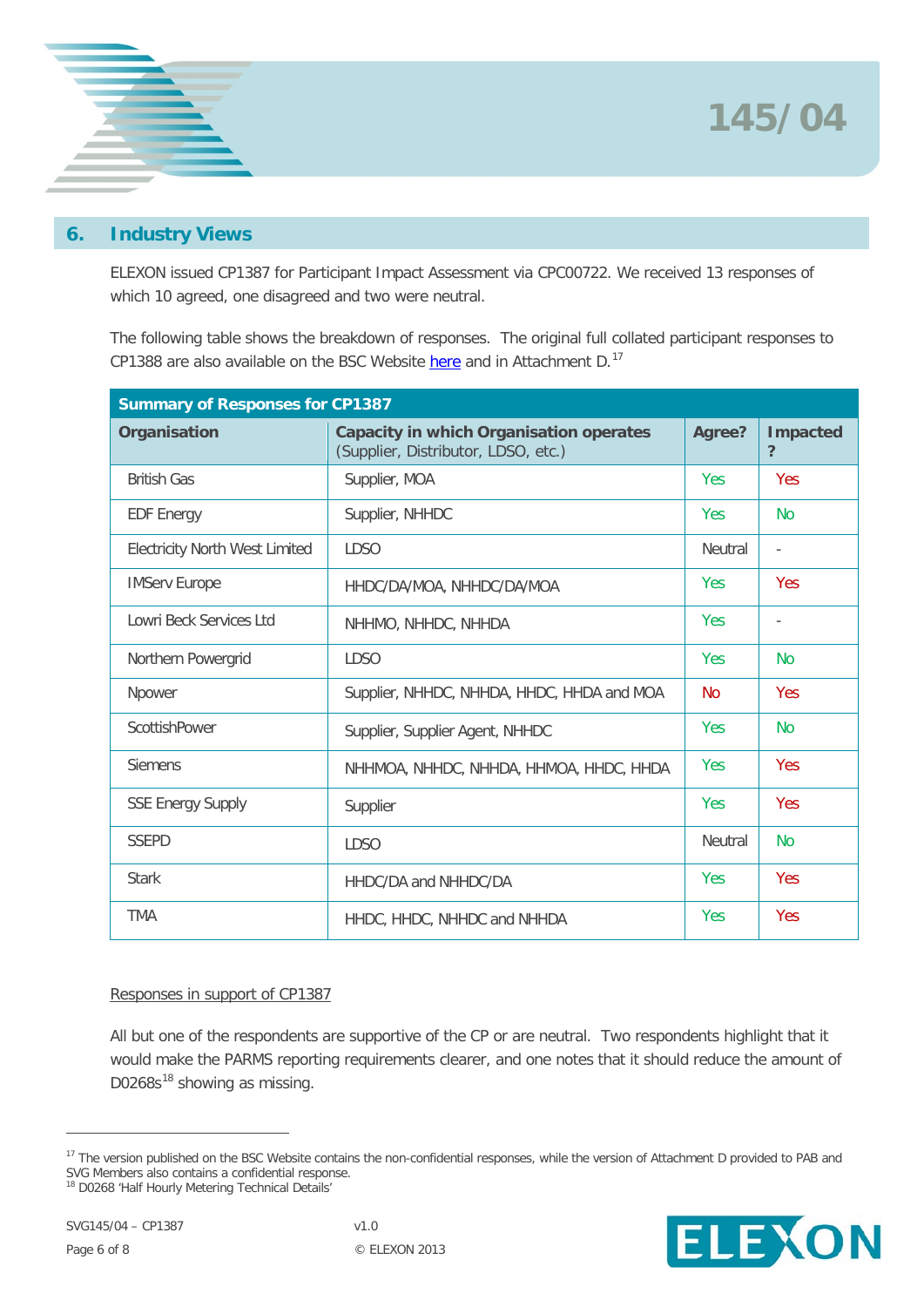



### Responses against CP1387

One respondent (RWE npower) does not support the CP. It believes that the CP:

- Makes significant changes to a range of the Serials; and
- Does not consider the potential further changes arising from the introduction of smart metering, specifically from CP1388, as mentioned above in Section 4.

On the first point, the CP incorporates the guidance previously issued to participants on how to interpret the BSCP. As such, we do not believe that this is changing the Serials, but providing clarification on the reporting of them as described in Section 1.

As explained in Section 4, the PAB has yet to determine exactly what PARMS changes will be needed to measure performance relating to smart metering. Without the implementation by all participants of the current Serials and clarifications provided by CP1387, existing PARMS data may be inaccurate.

# **Comments on the Proposed Redlining**

Attachment D includes all comments on the CP and the proposed redlined changes, our responses to them and our recommendations on any further action.

These recommendations are summarised as follows, and concern BSCP533 Appendix B:

- 2.1.1: This should also include clarification on the use of 'UUUU' for unknown agents/Suppliers;
- 2.1.1: Move HM14 to being one of the Serials where we could expect an '\_U' submission;
- 2.1.1: Keep SP11 as proposed;
- 3.4.4: Remove 'change of meter events should not be reported by this serial';
- 3.3.6 & 3.3.10: Clarify that for new connections there won't be an Old MOA, so agent 'UUUU' would be appropriate against Standard 1;
- 3.3.7-3.3.9: Clarify that there should be no submissions with agent 'UUUU', but OK for 'UUUU' Supplier; and
- Page 15, penultimate paragraph: amend typo '…submitted…' to '…submitting…'